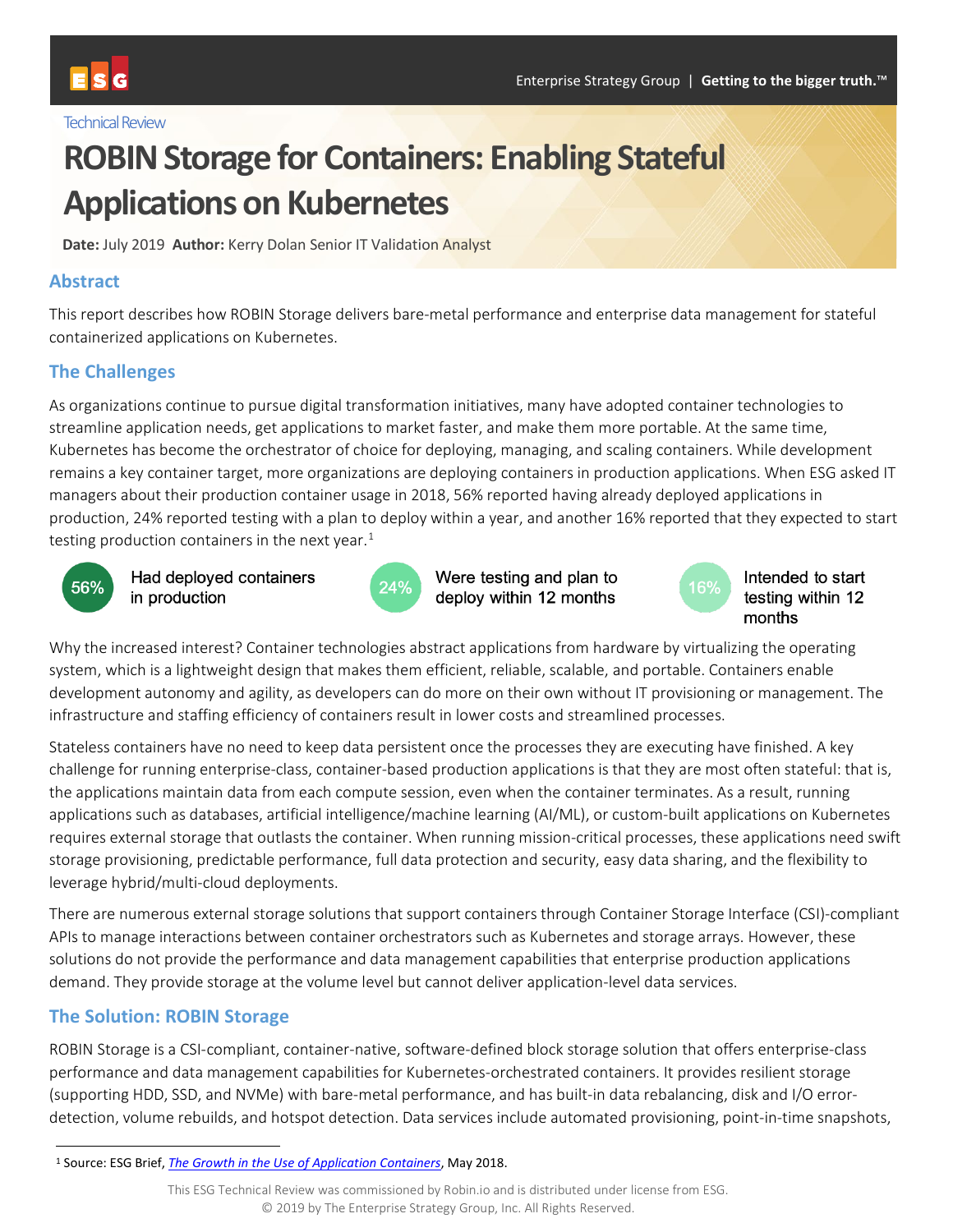backup/recovery, cloning, guaranteed QoS, and multi-cloud migration for stateful applications on Kubernetes. ROBIN Storage leverages standard APIs that are integrated with tools with which DevOps teams are familiar, enabling provisioning and management via Kubectl, Helm, and Operator frameworks. Data management operations throughout the application lifecycle are automated, simple, and cover the complete application, not just the data. ROBIN Storage has been validated to support enterprise workloads on Google Kubernetes Engine (GKE), Google Anthos, and Red Hat OpenShift. ROBIN Storage was designed to easily integrate with any Kubernetes deployment, and integrations with EKS, AKS, PKS, and IKS are in process.

Enterprise applications in production are stateful and require storage features that are considered "table stakes" for any application today. ROBIN Storage brings these features to stateful containers, letting organizations:

- *Automate application management*. Lifecycle operations include application configurations and metadata, not just storage volumes. For example, when DevOps staff snapshot an on-premises MariaDB, they can move it to the Google Cloud and the entire application will come up, configured properly.
- *Protect always-on applications*. Built-in replication ensures high availability, while snapshot, backup, and recovery functionalities provide protection from errors and failures.
- *Collaborate easily*. Cloning of entire application environments makes them easy to share across teams for consistent development.
- *Leverage hybrid and multi-cloud flexibility*. The ability to move applications and data between on-premises data centers and multiple clouds gives organizations choice and flexibility to run applications where they are most efficient and cost-effective.
- *Ensure bare-metal performance with QoS guarantees*. Bare-metal storage performance lets organizations run missioncritical applications with high performance requirements on containers, while ensuring that SLAs are met with QoS guarantees. This enables application consolidation for reduced costs.
- *Ensure data security*. Kubernetes-native authentication is supported, and data is encrypted at rest and in transit. Checksum algorithms ensure that data is tamper-proof. These are essential capabilities for mission-critical applications.

# **Key Applications**

**Figure 1. ROBIN Storage for Stateful Containers on Kubernetes**



*Source: Enterprise Strategy Group*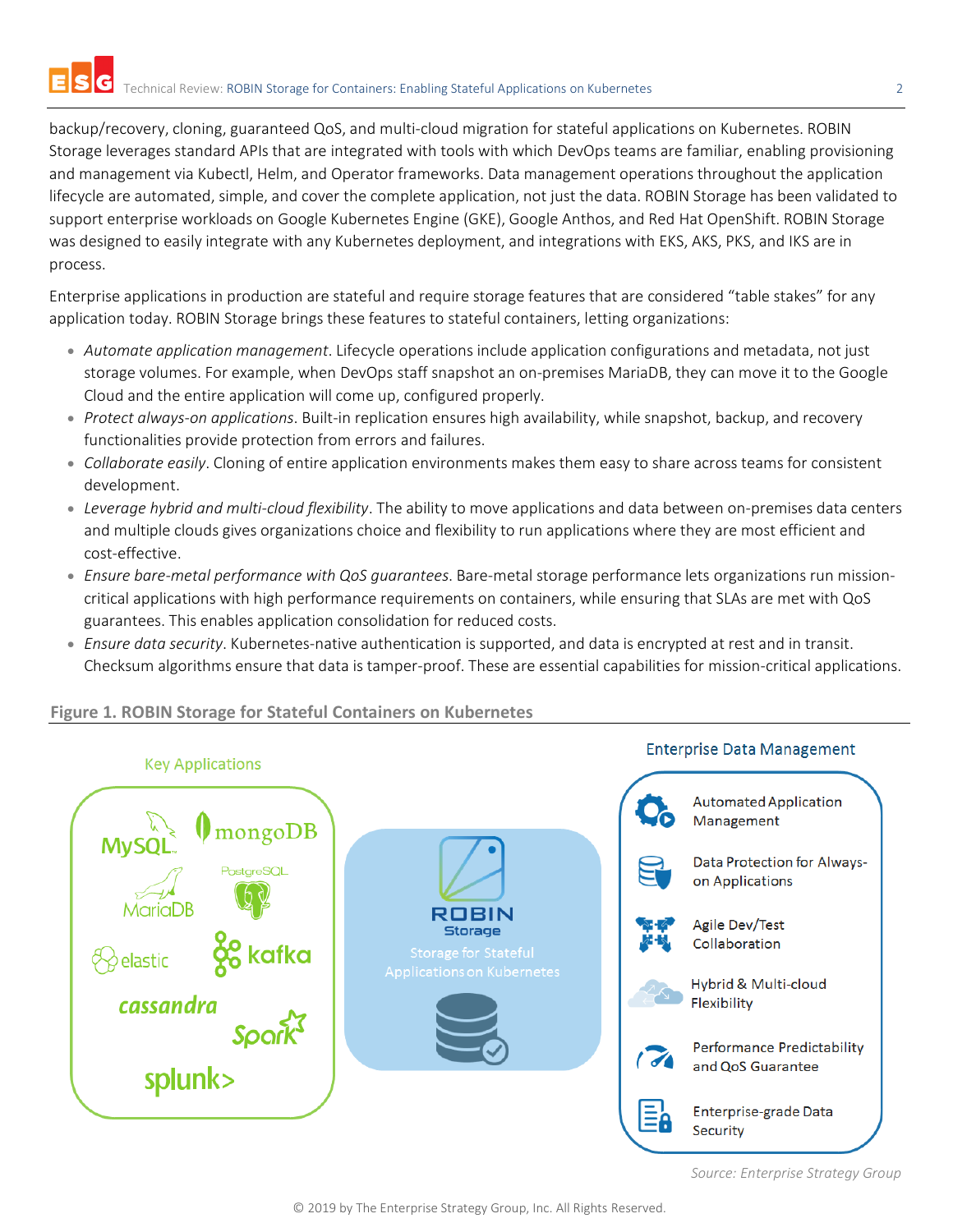

#### **Developer-focused**

ROBIN Storage makes these data management operations simple for developers to execute, enabling databases such as PostgreSQL, MySQL, MongoDB, MariaDB, Cassandra, Elastic and many more. They are the ones interacting with these applications on Kubernetes; without ROBIN Storage, ongoing management of these stateful applications on Kubernetes would require assistance from storage and other administrators that would interfere with productivity.

#### **Application-aware**

ROBIN Storage was designed from the ground up to be application-aware. Designed for Kubernetes clusters, it handles database shards running on different pods and different nodes for resilience. This is in contrast to traditional storage solutions that carve up storage volumes from the same disk, denying the database the resilience it demands. Because ROBIN Storage is application-aware, it knows the mappings of applications to pods to volumes to disks, enabling consistent application-level snapshots. It also provides QoS guarantees to eliminate "noisy neighbor" performance impacts, while traditional storage can only cap IOPS to specific volumes.

#### **ESG Tested**

ESG validated how ROBIN Storage simplifies application management, protection, and portability.

Testing began with a three-node, on-premises Kubernetes cluster configured with ROBIN Storage. We began by creating a MySQL application from a stable Helm repository, which is simple using a single command line (*helm install - -name esg stable/mysql - -tls*). ROBIN recognized the three physical servers and virtualized their storage. We logged into the pod and populated the database with data, creating a table called *Cloud* and inserting the name *Google* as an entry on Row 1.

Next, we registered the application with ROBIN and named it *esg,* and ROBIN started tracking the details of the application. This includes not just the container and a volume, but all container details including the config map, secrets, persistent volume claims (PVCs), deployment, and services. ROBIN's ability to track these details enables it to execute data management and lifecycle operations such as application-consistent snapshots, clones, migration, etc.

We created a snapshot with a simple command (*robin snapshot create esgsnap1*), which pointed to the Helm Chart to capture the entire application, not just data volumes. Figure 2 shows the details of the snapshot.

**Figure 2. Kubernetes MySQL Application Snapshot on ROBIN Storage** 

| Snapshot ID                                                                                                                                                                                                   | State                                                                                                    |                              | App Name   App type                   | Snapshot name                                                |  |
|---------------------------------------------------------------------------------------------------------------------------------------------------------------------------------------------------------------|----------------------------------------------------------------------------------------------------------|------------------------------|---------------------------------------|--------------------------------------------------------------|--|
| f7755430773a11e9a8c1f39e936e6e58  <br>125b6f4c773d11e99c126fc09b0b9668<br>5e1281c6781111e9bd70fb115810644d  <br>089dce18781511e9aeec8f9c434c6036   ONLINE                                                     | ONLINE<br><b>ONLINE</b><br><b>ONLINE</b>                                                                 | mdb<br>maria<br>test1<br>esa | I helm<br>flexapp<br>I helm<br>I helm | mdb_snap1<br>maria_snap-maria<br>test1_snap1<br>esq_esqsnap1 |  |
| [robinds@eqx01-flash03 ~]# robin snapshot info 089dce18781511e9aeec8f9c434c6036<br>Name<br>Id<br>Application Name<br>Application Kind<br>State<br>Description<br>Number of pvcs<br>Number of backups<br>Spec: | : esg_esgsnap1<br>089dce18781511e9aeec8f9c434c6036<br>: esg<br>: helm<br><b>ONLINE</b><br>$\pm$ 1<br>: 0 |                              |                                       |                                                              |  |
| Kind<br>ConfigMap<br>Secret<br>PersistentVolumeClaim                                                                                                                                                          | Name<br>esg-mysql-test<br>esg-mysql<br>esg-mysql                                                         |                              |                                       |                                                              |  |
| Deployment<br>Service                                                                                                                                                                                         | esg-mysql<br>esg-mysql                                                                                   |                              |                                       |                                                              |  |

*Source: Enterprise Strategy Group*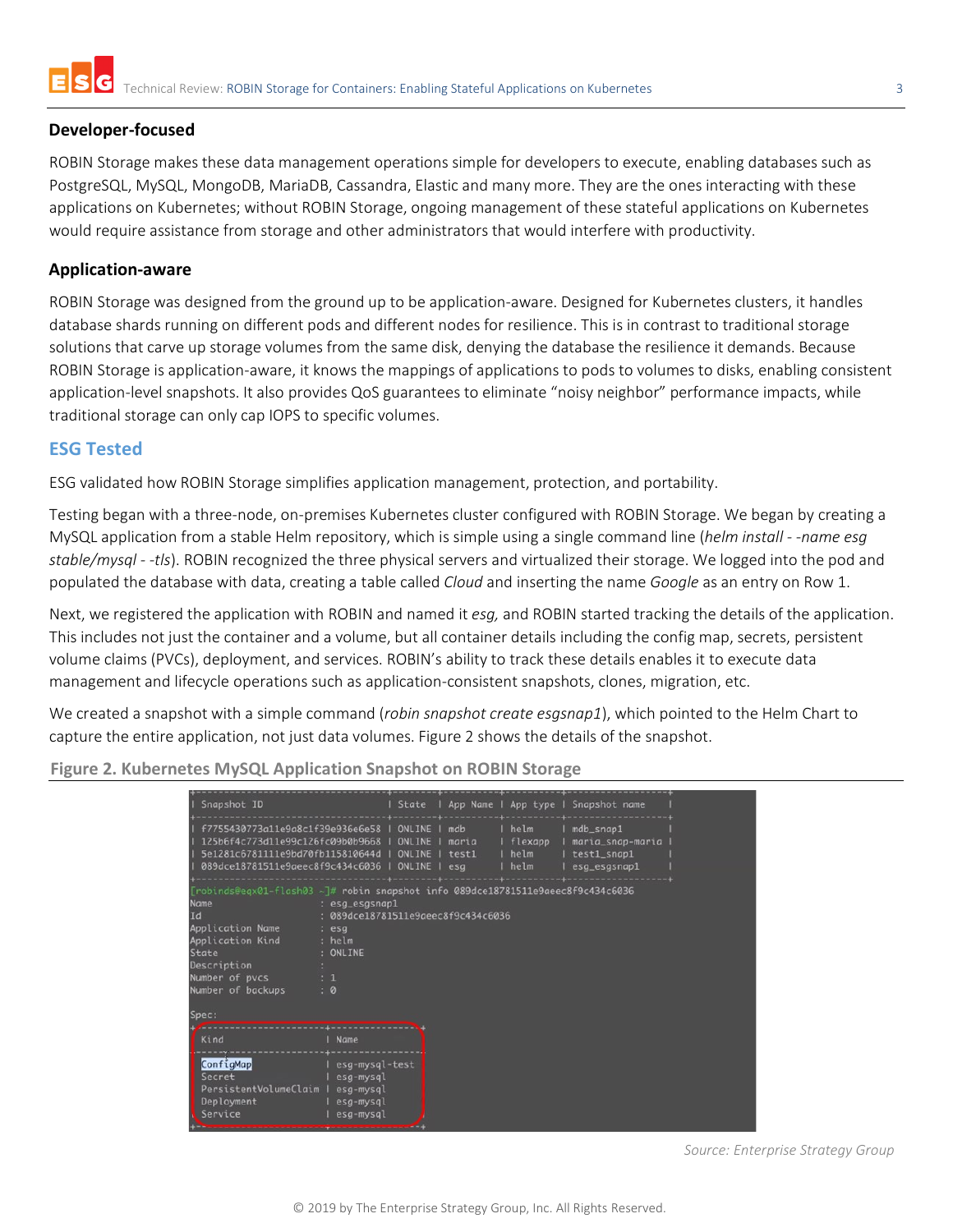Next, we registered a cloud object store with ROBIN so we could back up the snapshot to the cloud by using the *backup create* command, providing the snapshot ID, selecting the Google Cloud repository, and getting permission to back up to the cloud.

Next, we viewed a Google Kubernetes Engine instance and a three-node cluster with ROBIN deployed as a storage class. We exported the backup to the cloud after creating a key to give the GKE administrator permission to import the backup. The entire application was then streamed to the cloud. Once it was imported, we created a clone, and watched as ROBIN cloned the entire MySQL application that we had on-premises. Once that was complete, we viewed the data and confirmed that the table and data we had created was in the backup.

• This demonstrated how simple it is to burst your test/dev clones to the cloud, and to port the entire app from onpremises to the cloud and between cloud regions to improve collaboration. ROBIN Storage eliminates the pain of waiting weeks for IT to provision storage and move applications, or creating scripts for Kubernetes configurations and secrets, right sizing templates for pods, etc. With ROBIN Storage, developers can get what they need, when they need it, without any esoteric storage knowledge.

Finally, we deleted our table from the on-premises MySQL cluster and then restored from the cloud-based snapshot. This rolled back all the data, MySQL Settings, configset, secrets, etc.



# **Figure 3. ROBIN Storage Testing**

*Source: Enterprise Strategy Group*